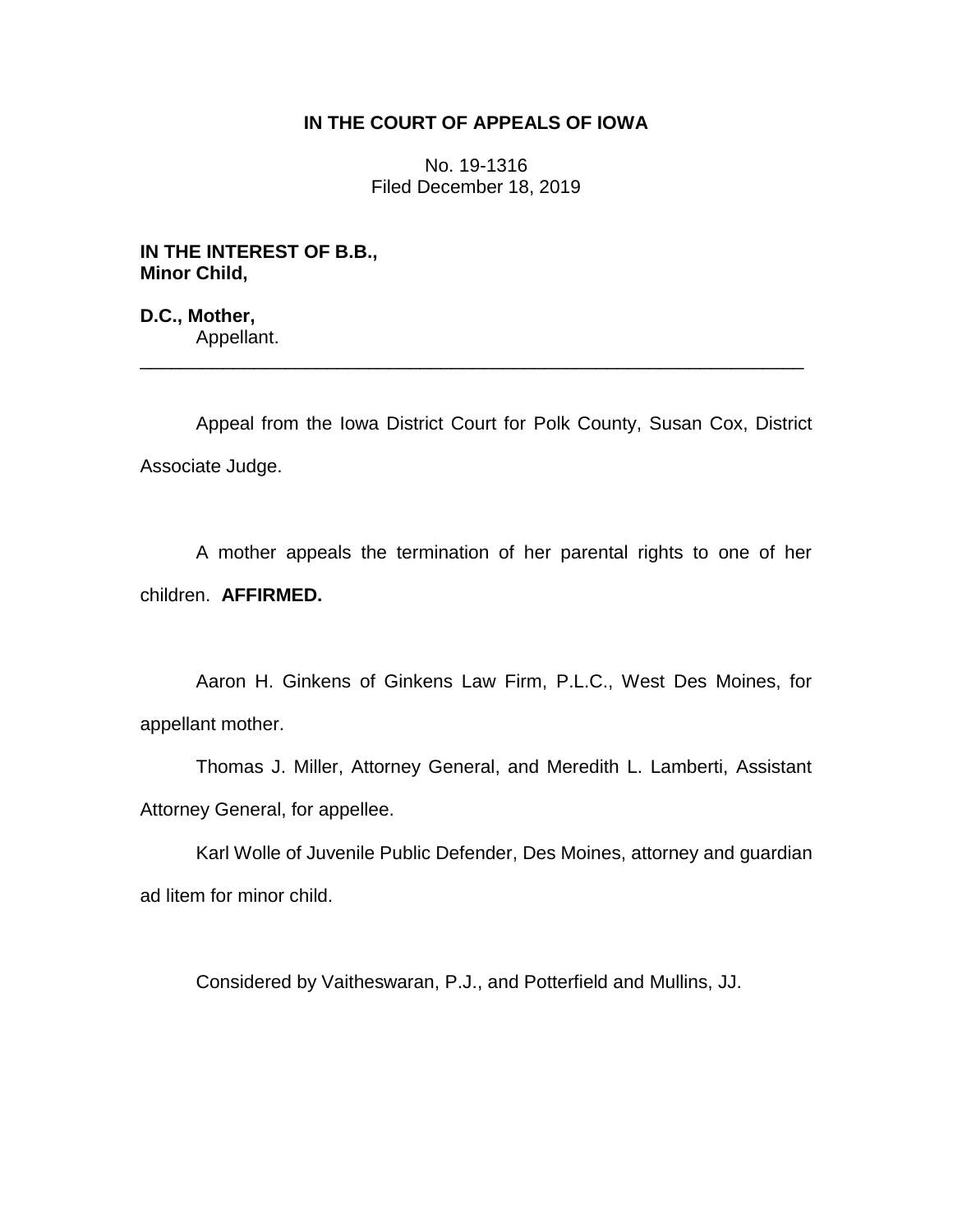## **VAITHESWARAN, Presiding Judge.**

 $\overline{a}$ 

A mother appeals the termination of her parental rights to one of her children, born in 2018.<sup>1</sup> She contends the State failed to prove the grounds for termination cited by the district court, termination was not in the child's best interests, and the court should have declined to terminate her parental rights based on the parent-child bond.

The district court terminated the mother's parental rights pursuant to several statutory provisions, including Iowa Code section 232.116(1)(h) (2019), which requires proof of several elements, including proof the child could not be returned to the mother's custody. With respect to this ground, the court stated,

In the last four years, the mother has been unwilling and/or unable to respond to services. She has been repeatedly dishonest re[garding] dangerous relationships with violent men, mental-health problems, substance-abuse problems and lack of stability. Any progress has been short-lived and not sustained. The court believes the mother is in a worse position today to care for children, than she was four years ago. This is based upon her repeated choices to be dishonest and not meaningfully participate in services.

We may affirm if we find clear and convincing evidence to support the court's findings on this ground. *See In re D*.*W*., 791 N.W.2d 703, 707 (Iowa 2010) ("On appeal, we may affirm the juvenile court's termination order on any ground that we find supported by clear and convincing evidence.").

As the district court stated, the mother has a long history with the department of human services. This court recounted that history in a prior opinion affirming the termination of the mother's parental rights to her oldest child. *See In* 

 $1$  The mother's parental rights to an older child were terminated in a separate proceeding, and the mother's rights to her youngest child are not at issue in this proceeding.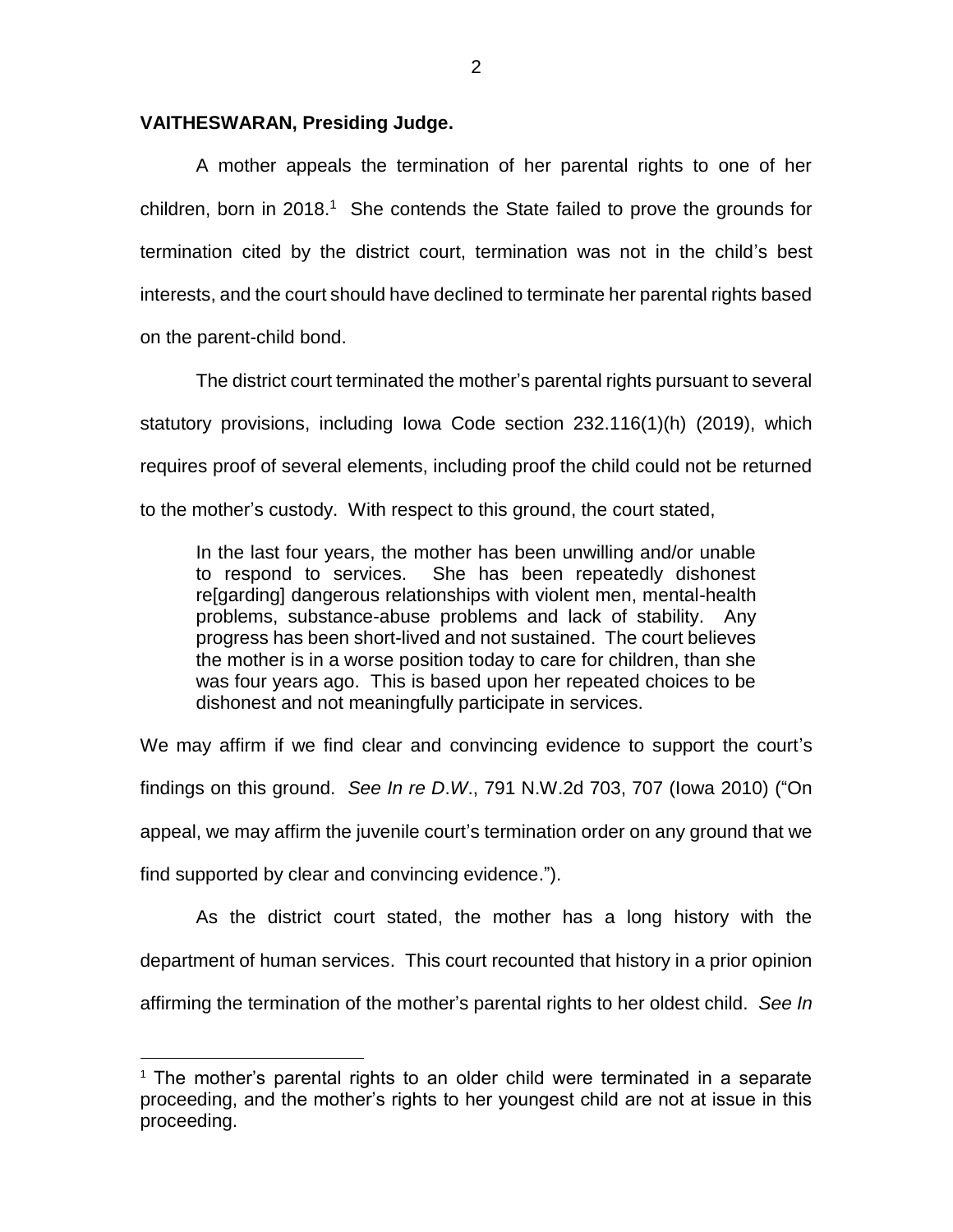*re W*.*B*., No. 18-0614, 2018 WL 3650363, at \*1–2. (Iowa Ct. App. Aug. 1, 2018). The same circumstances leading to termination in that case surfaced in this proceeding. Specifically, the child in this case was removed from the mother's custody two days after his birth based on the mother's failure to treat her mental illnesses and her failure to sever her relationship with the abusive father of the child. The district court subsequently adjudicated the child in need of assistance.

For the first five months after the child's removal, the mother regularly attended therapy sessions to address her co-dependent relationship with the child's father. She tested negative for drugs and participated in supervised and semi-supervised visits with the child. In light of her progress, the district court granted her a six-month extension of time to facilitate reunification. The court admonished the mother to cease contact with the child's father.

Three months after receiving the extension, the mother gave birth to another child, later found to have been fathered by the same man. A drug patch removed from the mother at the time of the child's birth was positive for methamphetamine. A second patch removed one month later also was positive for methamphetamine as well as cocaine. According to the department case manager, the mother conceded the father spent time in her apartment, used methamphetamine in the apartment, and assaulted her. The case manager recommended termination of the mother's parental rights based on her "mental health," her positive tests for methamphetamine and cocaine, and her continued relationship with the drugusing father who, in her words, was "inappropriate, violent, and not good for her mental health."

3